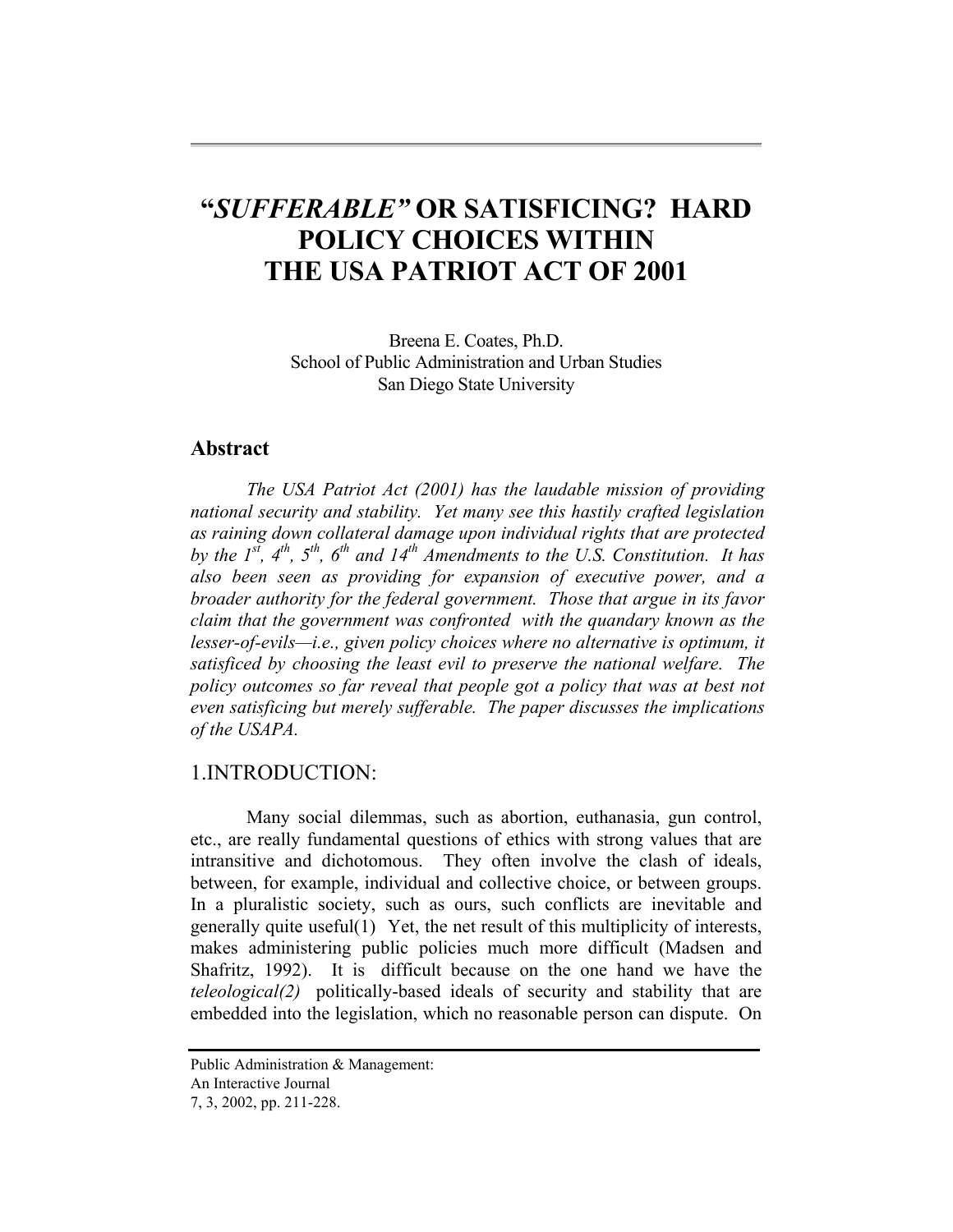the other hand, we have the *deontological(3)* obligation-based concepts of liberty, equity, due process, freedom of speech, privacy, etc., that are values which are often compromised the process of administering and managing public policy.

#### **The Problem of "Satisficing" a Policy Issue**:

In the public policy field we have become familiar with the notion that policy decisions, especially those dealing with complex (Mitroff and Sagasti, 1973), ill-structured, and highly-politicized issues, satisfice—rather than optimize(4) (Simon, 1991)(5). With the Patriot Act and others like it(6) one might argue that the notion of "satisficing" possibly implies a far too positive characterization of quandaries of the lesser-of-evils(7) category, where utilities are not transitive $(8)$ ,  $(9)$ . In these instances the outcomes are interpreted less as satisfactory and sufficient and closer to being *Un*satisfactory + *In*sufficient by social groups of various persuasions.

This suggests that a less positive connotation may be appropriate in referring to policy decisions whose outcomes we must suffer and endure, because one "evil"—or difficult choice—was chosen over another. In which case, *sufferable* (Sufferance + Endurable) may be a better choice of terminology. It connotes the policy decision that is less than satisficing, and one that also elicits much highly-charged emotion(10) and dismay on many sides. This could well be the case in such areas as security vs. individual rights, as in the Patriot Act.

#### **The Policy Issue:**

Following the terrorist activities of September 11, 2001, we, the people, and our government faced a quandary—the issue of national safety and security on the one hand, and individual rights and liberties on the other. American citizens were devastated over the September 11, 2001 terrorist attack on the nation, not only for its human toll, which was painful enough, but also for the collateral demise of the sense of security and invulnerability within this nation. This sense of security had been given a massive blow with the 1993 bombing of the World Trade Center, and the latest attacks on the civilian population in the United States sounded its death knell.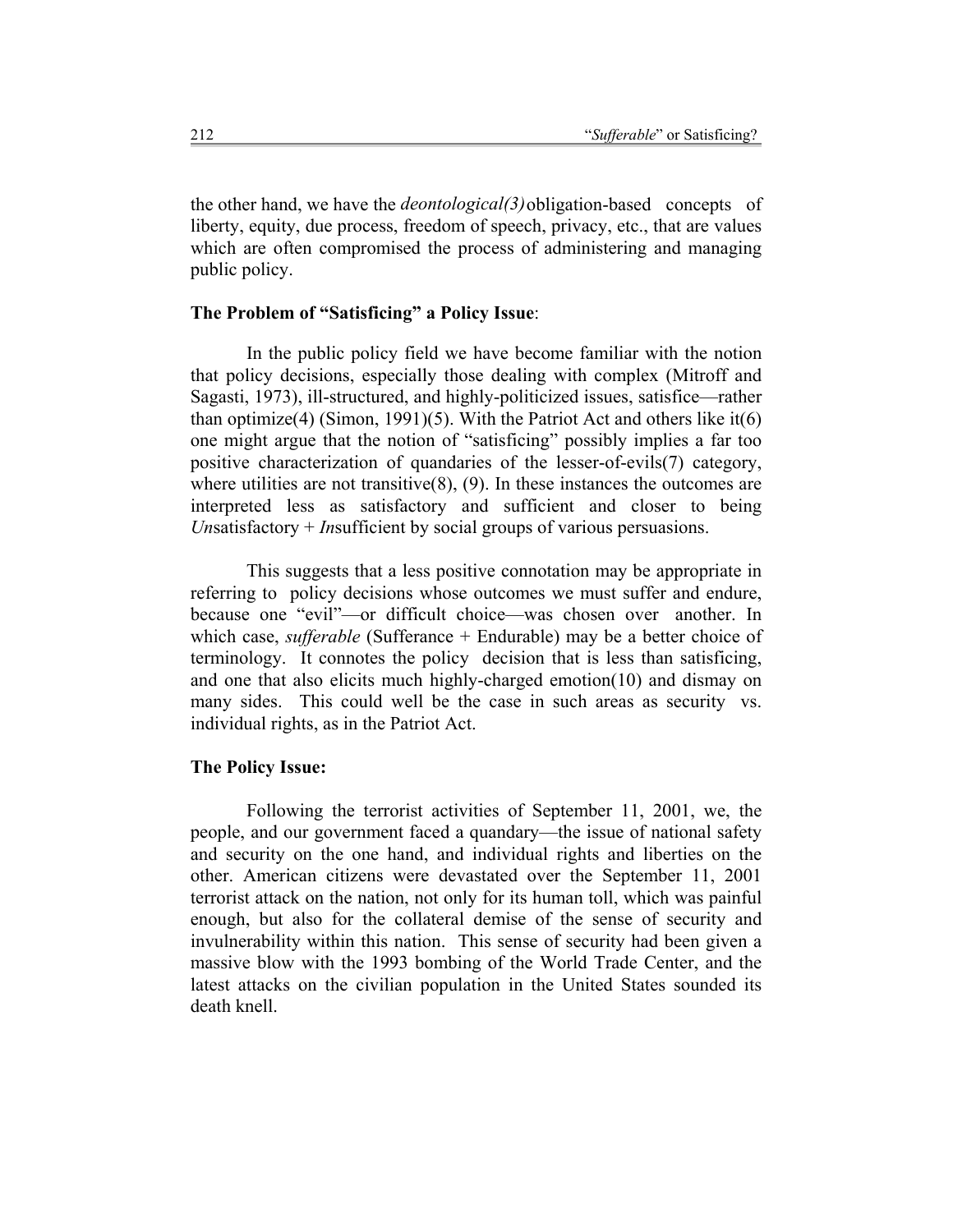In order to restore security and stability, Congress passed Public Law No. 107-56, the USA Patriot Act (USAPA) also known as the Anti-Terrorism Bill. President Bush signed the bill into law on October 26, 2001. The intent of this bill is stated as follows: *"An Act to deter and punish terrorist acts in the United States and around the world, to enhance investigatory tools, and for other purposes."* This bill has laudatory political ideals behind it. Its very name—the USA Patriot Act—makes a plea for patriotism, and also secondarily, makes it difficult for one to criticize such a bill for fear that one might *not* be considered patriotic. Yet, in a free and open democracy such as ours, other worldviews inevitably and simultaneously must prevail regarding liberty costs. While deterrence as the objective of this new law is supported by all, many believe that the passage of this anti-terrorism law has deeper implications for the political curtailment of individual rights in this country. Critics of this bill assert that legislation was rushed through Congress(11), without adequate study and hearings of expert-commentary on the vast majority of sections included therein(12).

The bill, consisting of Titles I-IX, is 343 pages long. It is farreaching in scope. This legislation makes changes to over 15 statutory laws in small and large ways. The Act substantially increases the police power of domestic and international U.S. law enforcement and intelligence agencies. Because it has eliminated many of the checks and balances(13) that allowed the judiciary to ensure that state police power is not abused, this bill has come under strong fire from civil libertarians. The center for Democracy and Technology (CDT) notes, "There is potential for serious collateral damage to our Constitution." A similar sentiment was earlier expressed in *Brown v. Glines* (1980)(14)when Justice William Brennan observed, *"The concept of military necessity is seductively broad and has a dangerous plasticity. Because they invariably have the visage of overriding importance, there is always a temptation to invoke security 'necessities' to justify an encroachment upon civil liberties. For that reason, the militarysecurity argument must be approached with a healthy skepticism."* 

The "lesser-of-evils" camp also may see this legislation as a slippery slope, as have the policymakers. Policymakers have shown some concern by including sunset language provisions in this bill for the year 2005. This, however, say critics, will not help, as the provisions can be reinstated. Both sides of the debate face the ultimate quandary of public policies—i.e., the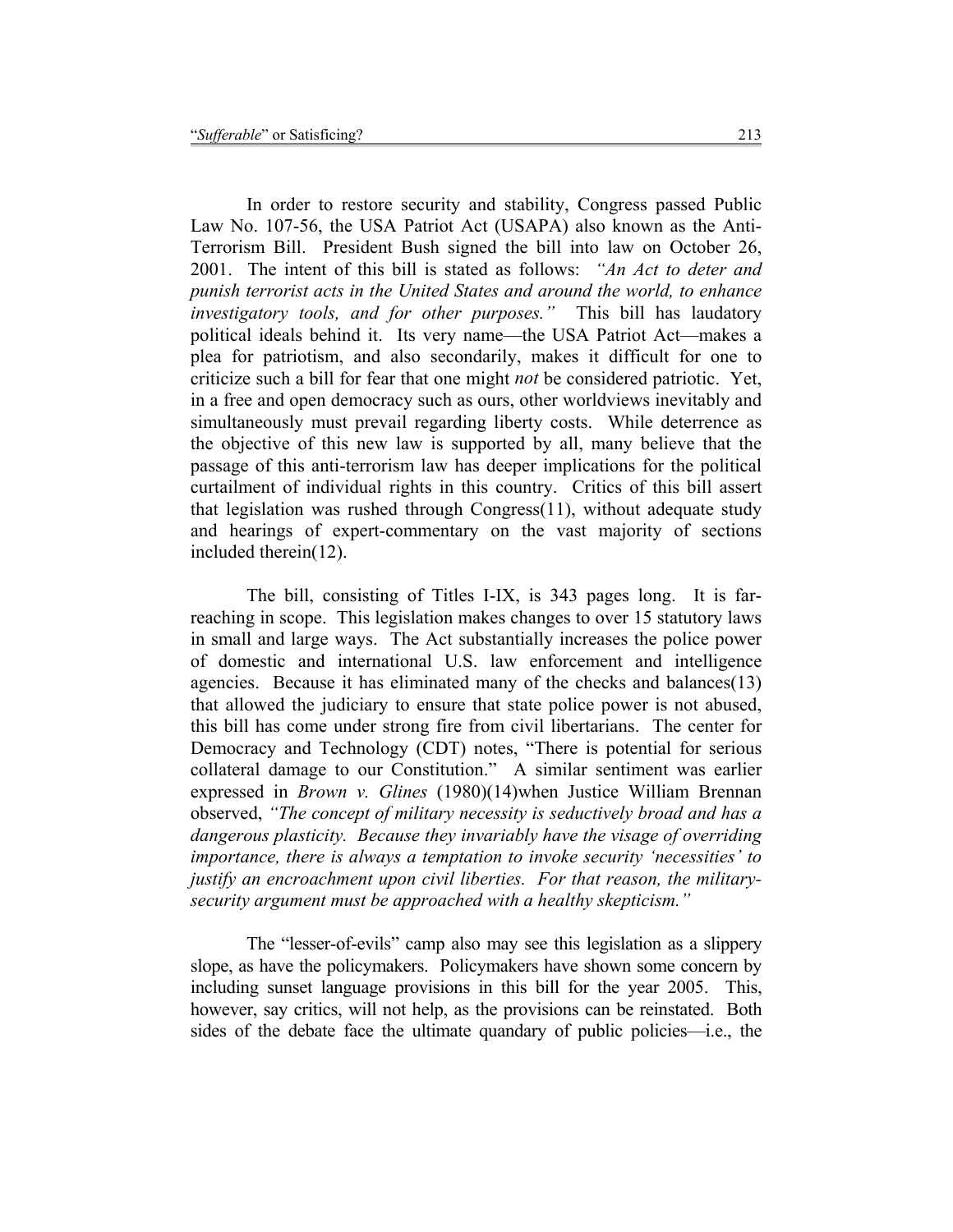quandary of values in public policymaking that involves choosing between values—i.e., between the social good of security and stability vs. the individual good of liberty—each of which on its own would be considered desirable. However, those who support the legislation say that in this instance—i.e., at a time of great trauma to the nation—there were an array of choices that the government encountered, but none of which could have been considered optimum. In choosing between alternatives, they chose the one that does the least harm. This is the "lesser-of-evils" principle (Madsen and Shafritz, 1992).

# **2.COLLATERAL DAMAGE TO INTELLECTUAL LIBERTY:**

 Intellectual freedom of expression is one of the liberties that is likely to take a hit from the USAPA. This also includes the freedom of universities, and individuals and groups within them. A number of issues are worrisome in this regard. These are divided into general concerns and specific concerns:

## **General Concerns: Generating a Suspect Class**:

It must be acknowledged that the government has done an excellent job in reaching out to communities via television and other advertisements, asking the general population to refrain from unfairly targeting minority citizens who are either Middle-Eastern, or look like Middle-Eastern peoples. This followed in response to several incidents around the country where people were randomly selected for retaliation based entirely on visual characteristics—color, physiognomy and and dress(15),(16). Schools, colleges and universities are some of the common venues where Middle-Eastern, and other races (in addition to those who might simply look Middle-Eastern) generally cluster. Thus, universities, colleges, schools and other public venues in California were closed after the bombings to prevent retaliation. Yet, now via the USAPA, the government itself targets (what amounts to) a *suspect* class of its own citizens without providing the proper legal safeguards statutorily and constitutionally. Examples of American-Japanese in World War II, the Chinese-Indians during the Indo-Sino conflict of the 1960s, and others come to mind.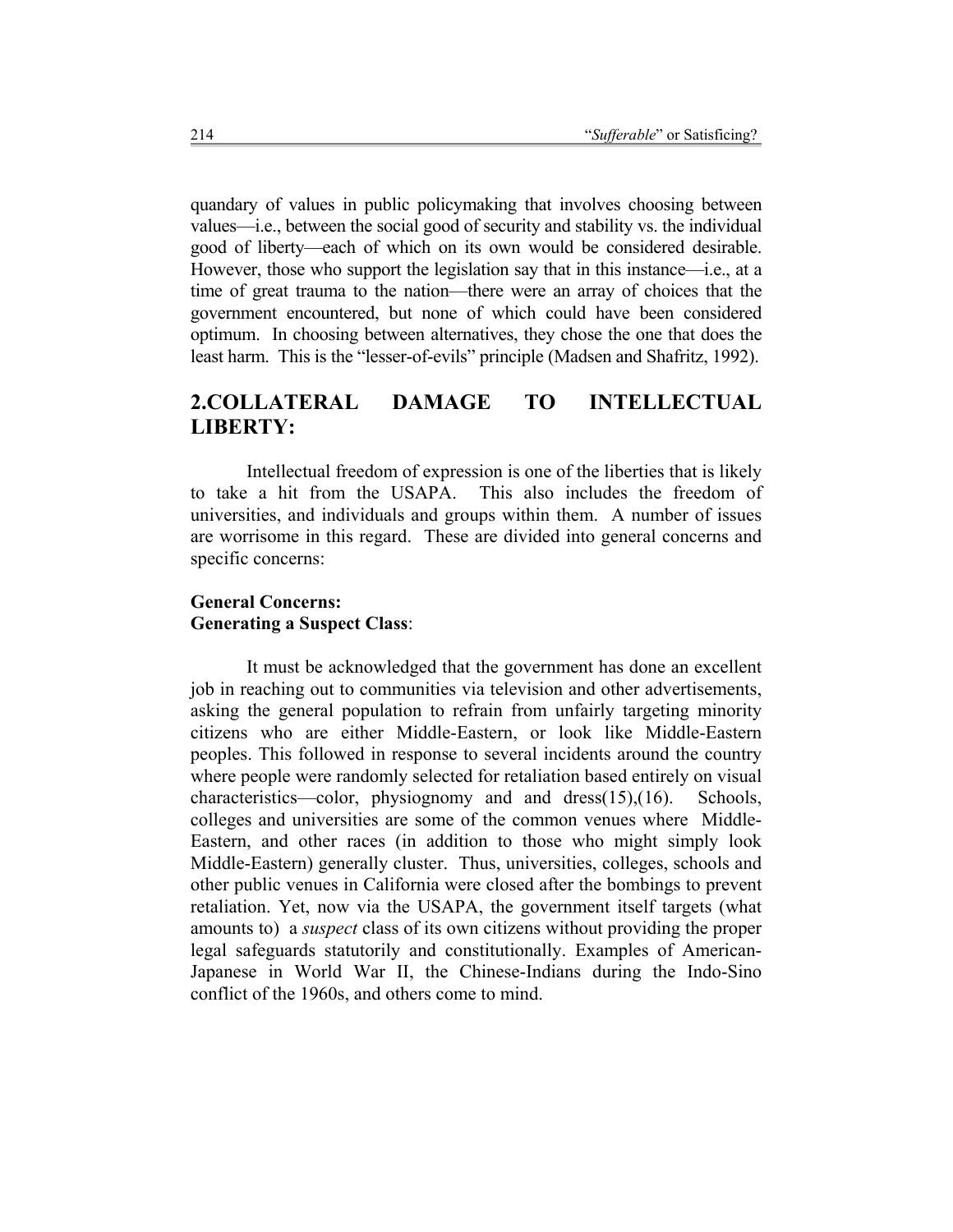## **Redefinition of Terminology**:

Amnesty International argues that some of the definitions of "terrorism" or "terrorist" used in the legislation are so broad they could be used to criminalize anyone out of favor with those in power. The first Amendment's right to freedom of association and expression might well be compromised—especially in intellectual circles (*ibid*, 11/29/01). There are new, as well as three expanded, definitions of terrorism. In Sec. 802, the definition of domestic terrorism raises concerns for intellectuals engaged in legitimate activity, which could result in terrorism charges, especially if violence has occurred. The Patriot Act expands other definitions of terrorism for acts transcending national borders, and on federal terrorism. These will expose more intellectual activity to surveillance and liability for "harboring" and "material support."

#### **Destruction of Presumption of Innocence**:

One cannot help but agree with Attorney General Aschcroft's claims that individuals who commit terrorist acts must be apprehended and brought to justice swiftly. Yet, the Patriot Act sweeps in with a very broad brush even "*suspects*" into this class of people—i.e., those who have not yet been proven guilty. This circumvents the guarantees under the Sixth Amendment (17) in the Bill of Rights that accrue to any individual in a civilian or military court. It is thought that the Patriot thus damages the presumption of innocence doctrine(18).

 This paper looks at several issues with particular reference to certain institutions that might be impacted more than others—for example intellectual sites, such as colleges, universities and their faculties and students.

#### **Specific Concerns: Increased Surveillance**:

The legislation extends surveillance powers from written records to electronic sites. This in itself is not out of order. Government must keep up with current technology use, and unlike prior anti-terrorist statutes, today much of the work of higher education is conducted electronically. How can the field agents measure intellectual curiosity (the legitimate backbone of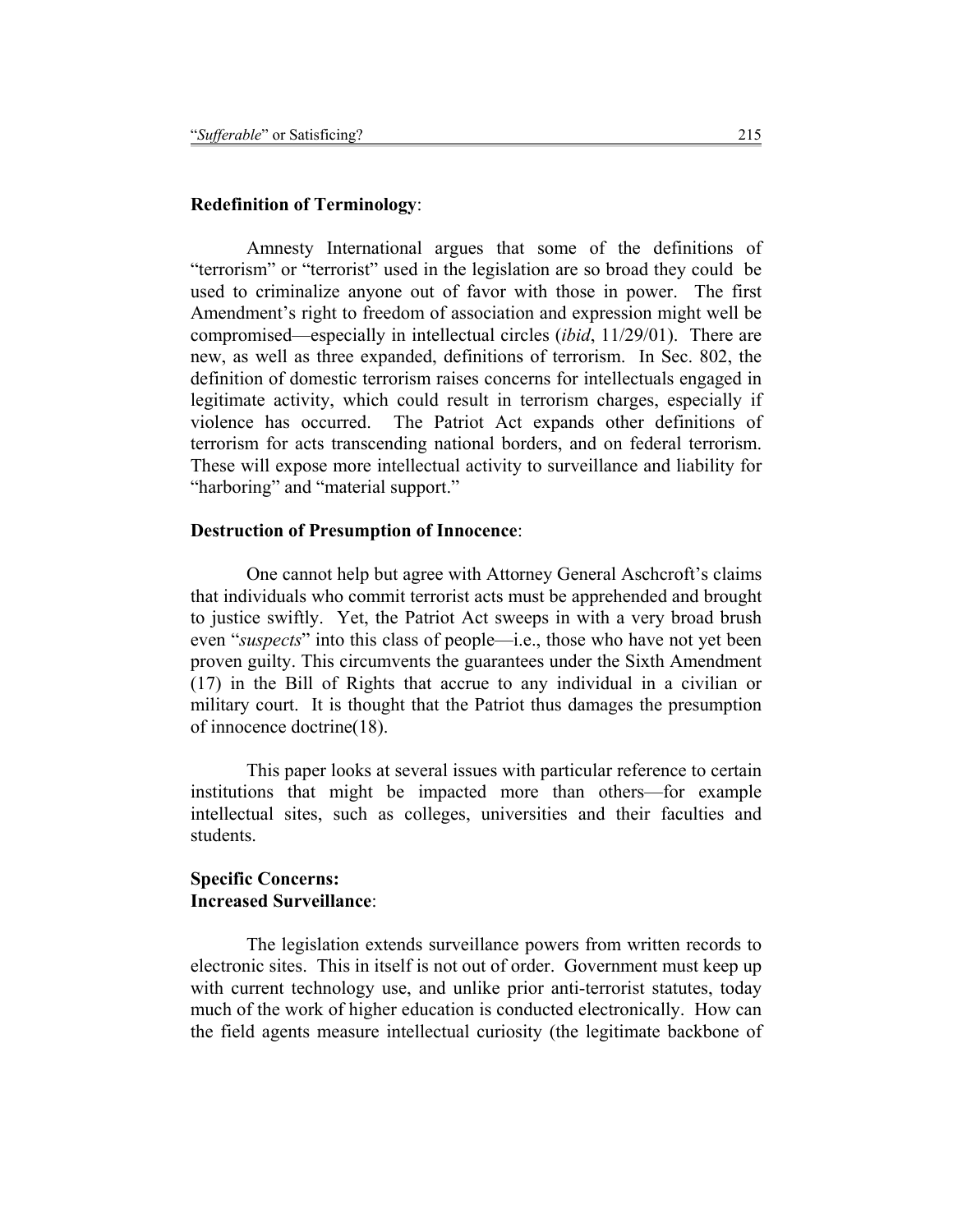research) versus true evil intent? Some confusion might easily be possible. The government now may also tell a judge that someone is a suspect merely because they have peeked at him or her browsing the web and that the information being sought is "relevant" for criminal investigation. Furthermore the government is not obligated to tell the individual that it is doing a sneak peek. For example, might a professor teaching about terrorism, have a module of her curriculum picked up at random, without regard for the entire content, and she, herself, become a target for surveillance? Any number of courses in the areas of political science, sociology, and other related social science disciplines can, and *do*, carry such material. In doing her professional duties and carrying out her research, were our hypothetical professor to attend some political rally, would she be under more scrutiny? Herein lies the worry over the interpretation of the data. What about medicine or biology, where a student or professor could be doing legitimate research on a suspected pathogen? Already these people are subjected to various kinds of research controls. Can the federal government now step in and search and seize laboratory research? It is easy to see how the problem could escalate. Under this legislation, Internet Service Providers (ISPs) network administrators, and organizational elites can authorize surveillance of "computer trespassers" with judicial order. The FBI and the CIA can also go from one phone to another, and one computer to another without the showing of relevance of criminal investigation.

#### **Invasions of Privacy:**

An intellectual being interrogated is no longer entitled to attorneyclient privilege, where discussions between the two are held in confidence. It brings to mind the privacy violations of individuals during the McCarthy era, and the FBI investigations of Martin Luther King and other civil rights groups in the 1960s—where confidential information was taped. Furthermore, university lifestyle is conducive to mixed racial marriages. Will the federal government now be permitted into the bedroom of a faculty member who is married to a person from a suspected class to ensure safety and stability of the nation?

 It is also important to note that this law supercedes existing state and federal privacy policies if the FBI deems it necessary to obtain information connected to an intelligence investigation. Under its Titles, I, II, V-IX,(19)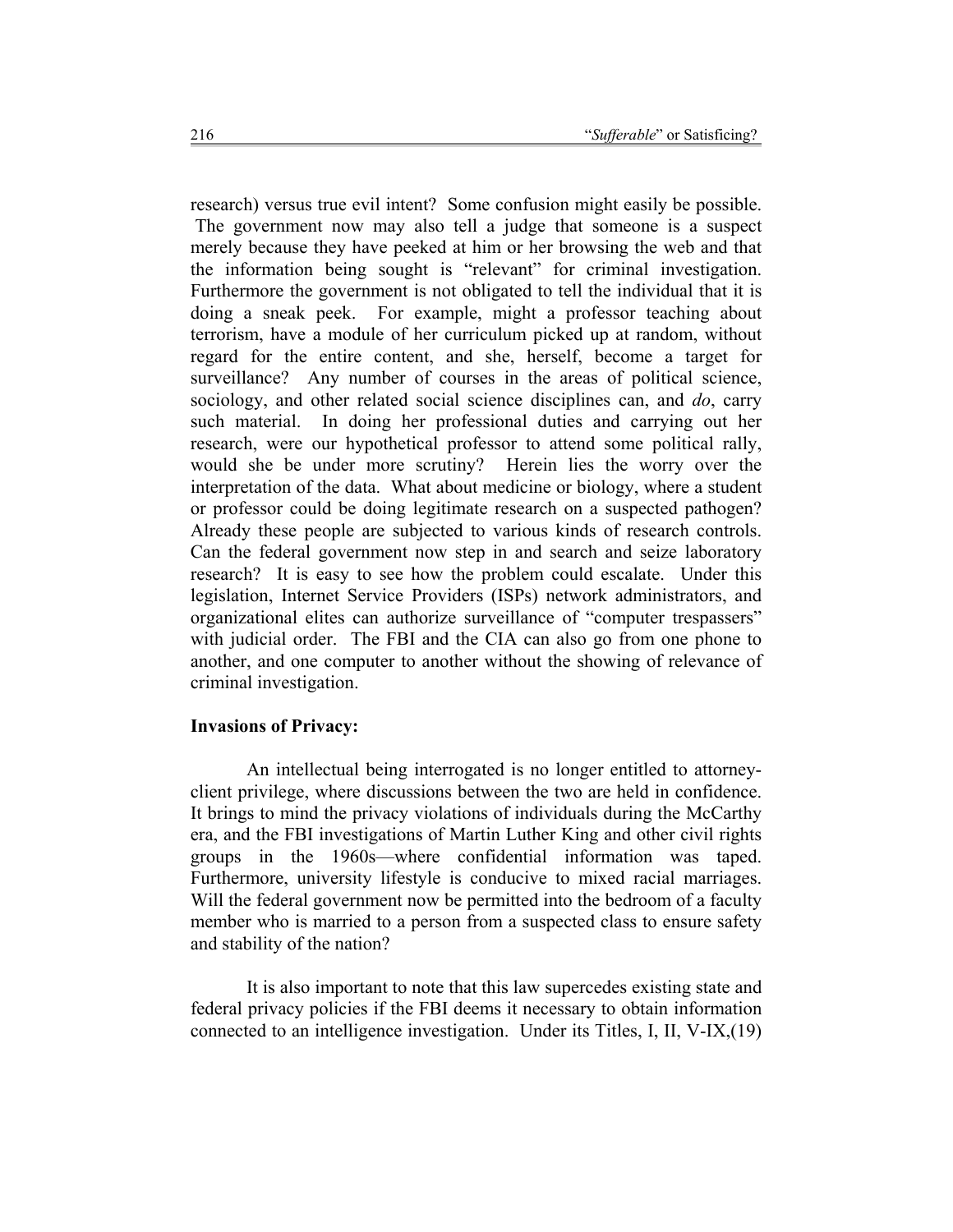authorities may browse through medical, financial and educational records (including library records) without showing evidence of need to do so. If the FBI states that information is required in connection with a terrorist investigation then the individual's private information must be revealed.

#### **DNA Samples**:

In Sec. 503, the executive branch can order collection of DNA from known terrorists. This is a legitimate activity. However, the section also allows for collection of DNA from any person *suspected* of "*any crime of violence*."(20) Might this not be construed as unwarranted search and seizure, forbidden under the Fourth Amendment of the Constitution?

#### **Military Tribunals**:

Concern over military tribunals is expressed especially when civilian courts are functioning appropriately. The restrictions of a military tribunal will further impact judgments on so-called "suspect" individuals.

## **3. POWER, SECURITY AND LIBERTY: Assumption of Extra Powers by the Executive Branch?:**

There are those who see the USAPA as an exercise in assumption of prerogative powers for the Presidency. This theory of executive privilege was espoused by John Locke in his Second Treatise of Government, 1690, where he noted: "*many things there are which the law can by no means provide for; and those that must necessarily be left to the discretion of him that has executive power in his hands*." President Abraham Lincoln used this theory of executive power in support his assumption of dictatorial power during the civil war. Here Lincoln saw it fitting for the chief executive not only to slightly exceed the Constitution but also, perhaps, to go well beyond constitutional bounds.(21) Since then when other presidents have sought similar arguments to go beyond the Constitution the Supreme Court has checked these assumptions of "executive privilege."(22) As noted by Shafritz and Russell, "…the theory of executive power is quietly reserved to support the efforts of a leader, who sees the nation through a time of crisis; or alternatively, it lurks in the hands of an unprincipled opportunist or demagogue to stifle republican institutions" (*ibid*, 48,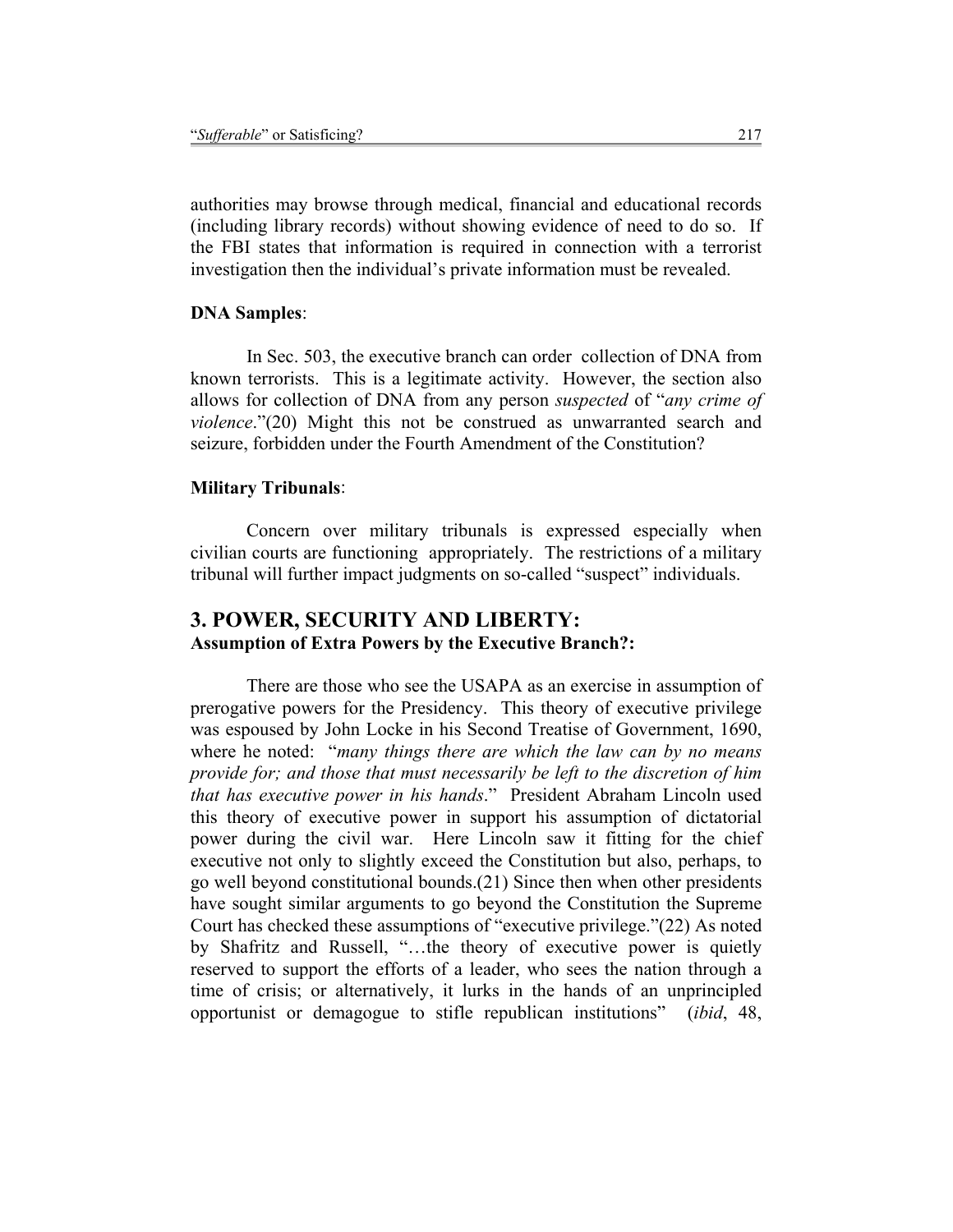2000)…. Many view this as being counter to the provisions of the Tenth Amendment of the Constitution, which states: "*The powers not delegated to the United States by the Constitution, nor prohibited by it to the States, are reserved to the States respectively, or to the people.*"

 Peter A. French has observed that even though public officials such as presidents must engage in acts that for the rest of humanity are morally wrong, they could be exonerated and not be condemned for they do these acts in the name of all citizens with our implicit consent (*ibid*, 15-24, 1983). These wrongs, as Michael Walzer has noted, are *unique* to duty, unlike the wrongs of ordinary citizens (*ibid*, 160-180, 1973). While conceding that these wrongs are "unique", however, Walzer says that the wrong action taken is still a "wrong." If the wrongs amount too greatly, such individuals need to punish themselves, and save the office from embarrassment, by resigning from office. Since public policies like the USAPA are, in fact, social experiments, time will tell how much wrong will occur. In this case, either the provisions will be sunsetted, or there may be so much hue and cry that officials will be compelled to resign in response to democratic demands.

#### **Enlarged Role for the Federal Government**:

When Health and Human Services Secretary Tommy Thompson was Governor of Wisconsin, he was one of those who called loudly for states' rights, noting that the federal government was growing too powerful and that states had to go to Washington on bended knee "*to kiss the ring*" (Shafritz and Russell, 174, 2000). Today, he and other Republicans in the administration uphold the competing doctrine of federalism to the letter, with even greater powers to the federal government, as shown in the USAPA. On the other side, civil libertarians claim that this bill circumvents the First, Fourth, Fifth, and Sixth Amendments to the Constitution, and lays the framework for a police state(23). It gives the federal government large powers to target anybody who is deemed a threat to its authority. They argue that the statute goes well beyond the scope of fighting terrorism.(24) Local governments are protesting the law. For example, in Portland, Oregon, the "Anti-McCarthyism" doctrine is invoked over police questioning of students and other individuals who are not associated with any crime. It is said that such questioning of the citizenry "goes too far." Oregon's Attorney General has declared that police departments do not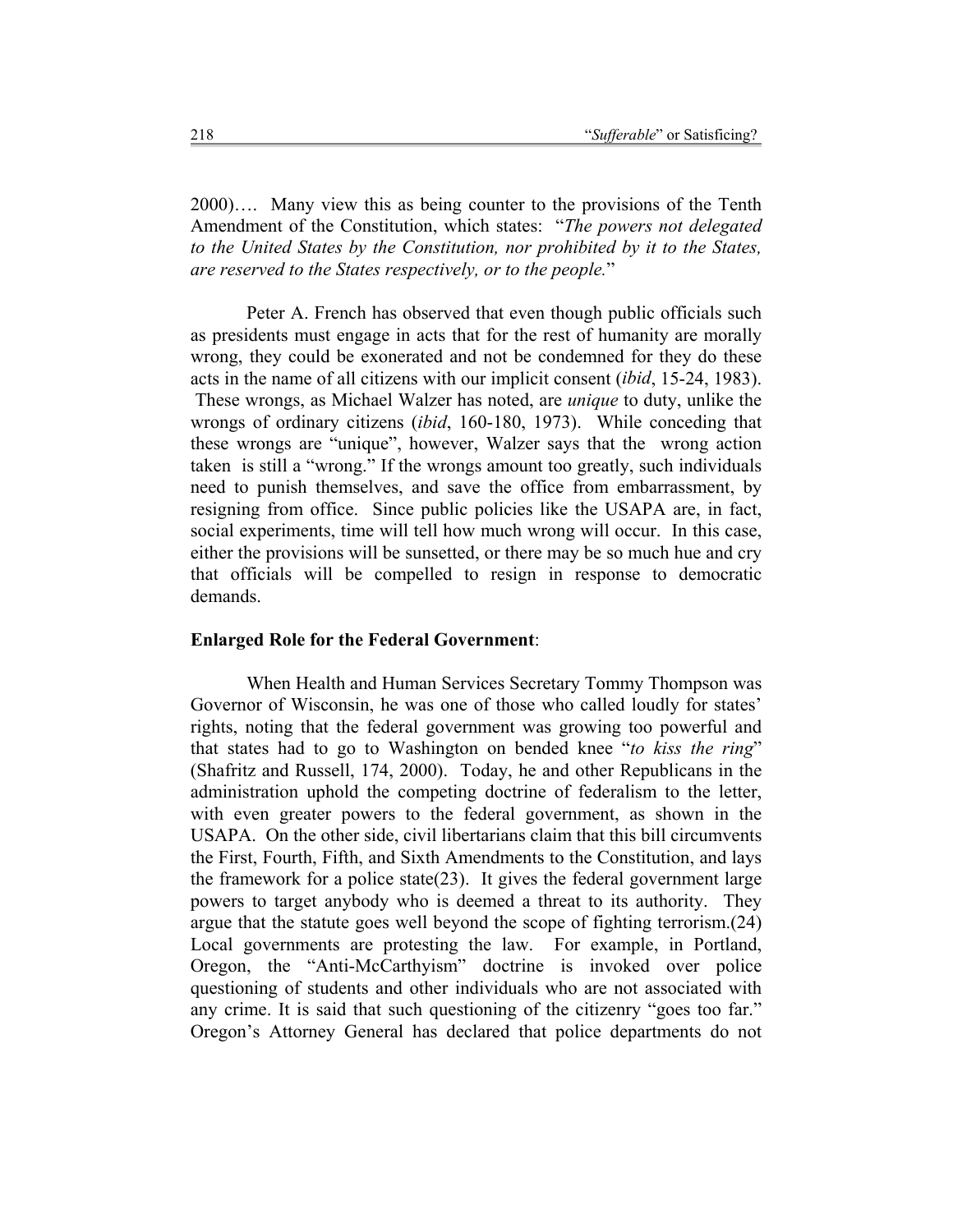have to do this. Police Chief Mark Kroeber agreed. Similar local government fears of the USAPA and its targeting of "suspect classes" have been expressed in Eugene, Oregon, Washington State, San Francisco and San Jose (Leherer News Hour, 12/17/2001).

## **4. THE DIRTY HANDS DILEMMA**:

Quandaries of ethics such as those inherent in the USAPA 2001 are teleological and utilitarian based on costs and benefits. In this case, as in others, someone benefits more than someone else. There is a benefit to security, but also a cost. The one that pays could do so heavily vis-à-vis the denial of civil liberties. Yet, what is the government to do? How can it be pure and perfect in everything it does? After all it manages a plurality of interests—the very thing that was seen to be useful in a democracy at the country's founding. Government must necessarily and often dirty its hands in one way to provide benefits in some other way. As noted by the Communist leader in the play *Dirty Hands*, "*I have dirty hands right up to the elbows. I've plunged them in filth and blood. Do you think you can govern innocently?"* (Sartre, 1955). The issue is that if the politicians have dirty hands, it is by our consent that they are there and by our consent that public policies are promulgated.

 The dirty hands dilemma is a perennial problem in implementation of the law of the land. Public officials "dirty" their hands when they implement the law in a wrong way to promote the greater social good. The issue surrounds the dilemma involved in administrative commitment to a wrong to further good political ideas. Implementation of the law, whether at the hands of a street-level bureaucrat or judge is the point at which public policy becomes subject to interpretation and decision. What a public agency or agent must do to further a political ideal might directly clash with moral values. This is particularly evident in the administration and implementation of the USAPA. Here the Machiavellian principle of utility "when the act accuses, the result excuses," (*The Prince*) comes into play. However as Madsen and Shafritz point out (1992) two additional bipolar issues must be taken into account in discussing the problem of dirty hands. Firstly, since public officials act with our consent and on our behalf, how can they be accountable for something that is simply a requirement of the role? This is the well-known *functionary* argument employed by Adolf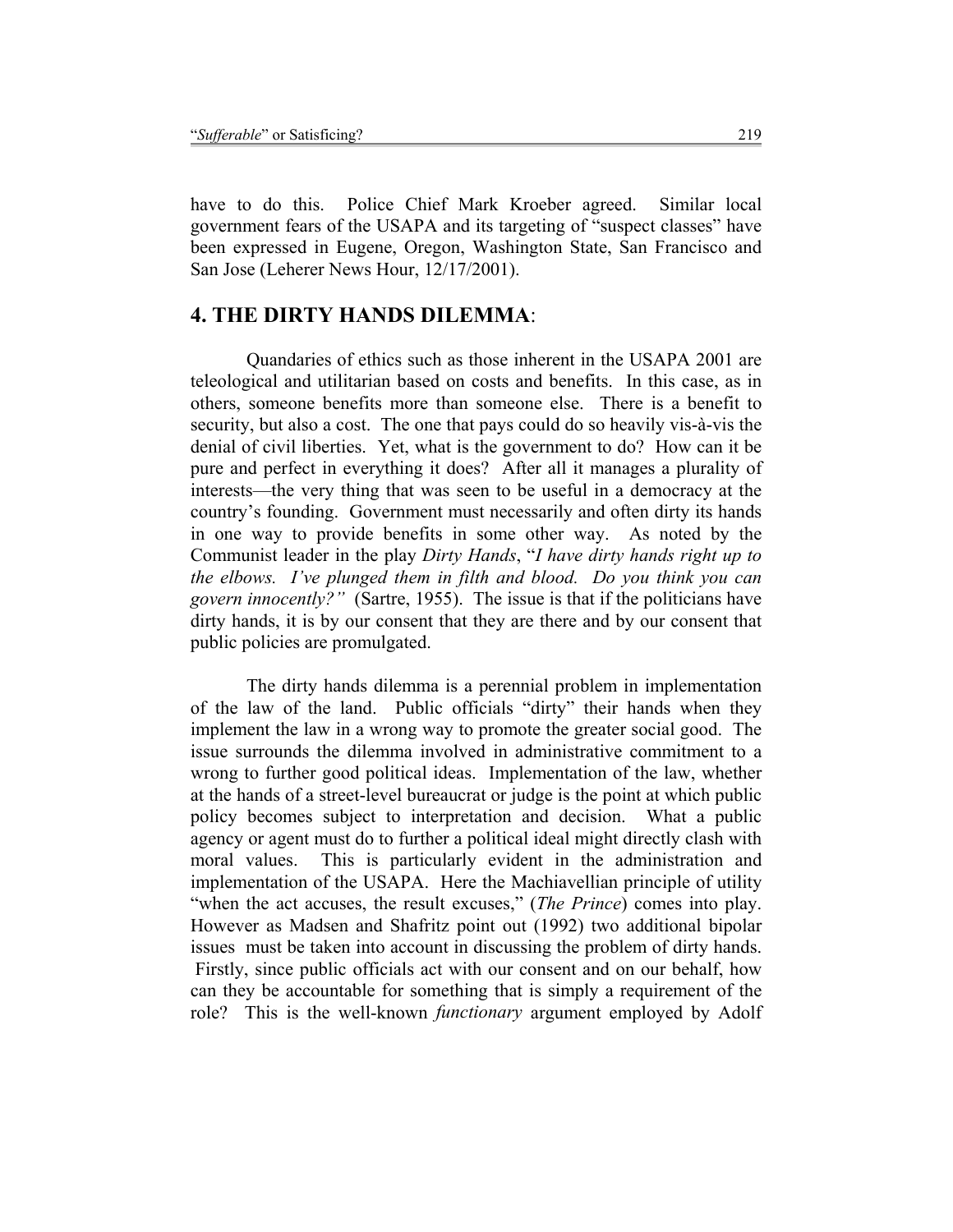Eichmann(25). In this a narrow interpretation of the law might teleologically prevail. For example, putting all suspected students or faculty under surveillance. Secondly, and in contradiction to this view, is the notion that moral obligation is still applicable to the public officer doing the wrong (Madsen and Shafritz, 210, 1992). Here a broader commitment to ethics and careful administration of the policy is required on deontological grounds. How does a public official simultaneously manage both roles in administering the USAPA?

 Finally there is the issue, taken up earlier in the section on executive privilege, as to whether it is permissible for the executive to do something less than ethical when the country is in crisis in order to make the situation right again. The famous Platonic "noble lie" is one of the many bases of this argument. Sissela Bok addresses this issue in her book *Lying: Moral Choice in Public and Private Life*. Her position is that even if there are justifiable lies in government—as in a crisis situation or for national security—engaging in them has its own grave risks, and hence they should be avoided (1978). These are difficult issues, made more difficult in complex, relativized relationships among people across borders and cultures.

## **5. NOTES**

- 1. Here "useful" is drawn from James Madison's theory of utility of a multiplicity of interests, which he claimed would have a moderating influence on special interests to the benefit of democracy. As Madison noted in his famous argument for democratic government: *"In the extended republic of the United States, and among the great variety of interests, parties, and sects which it embraces, a coalition of a majority of the whole society could seldom take place on any other principles than those of justice and the general good."* (*Federalist 51, 1787*).
- 2. The concept of teleological ethics derives its name from the Greek *telios* or purposeful. Teleological ethics takes into account, ends, outcomes, or purposes of action.
- 3. The concept of deontological ethics derives its name from the Greek *deontos*, or obligation. Deontological ethics speaks to obligations that are correlative with citizenship rights.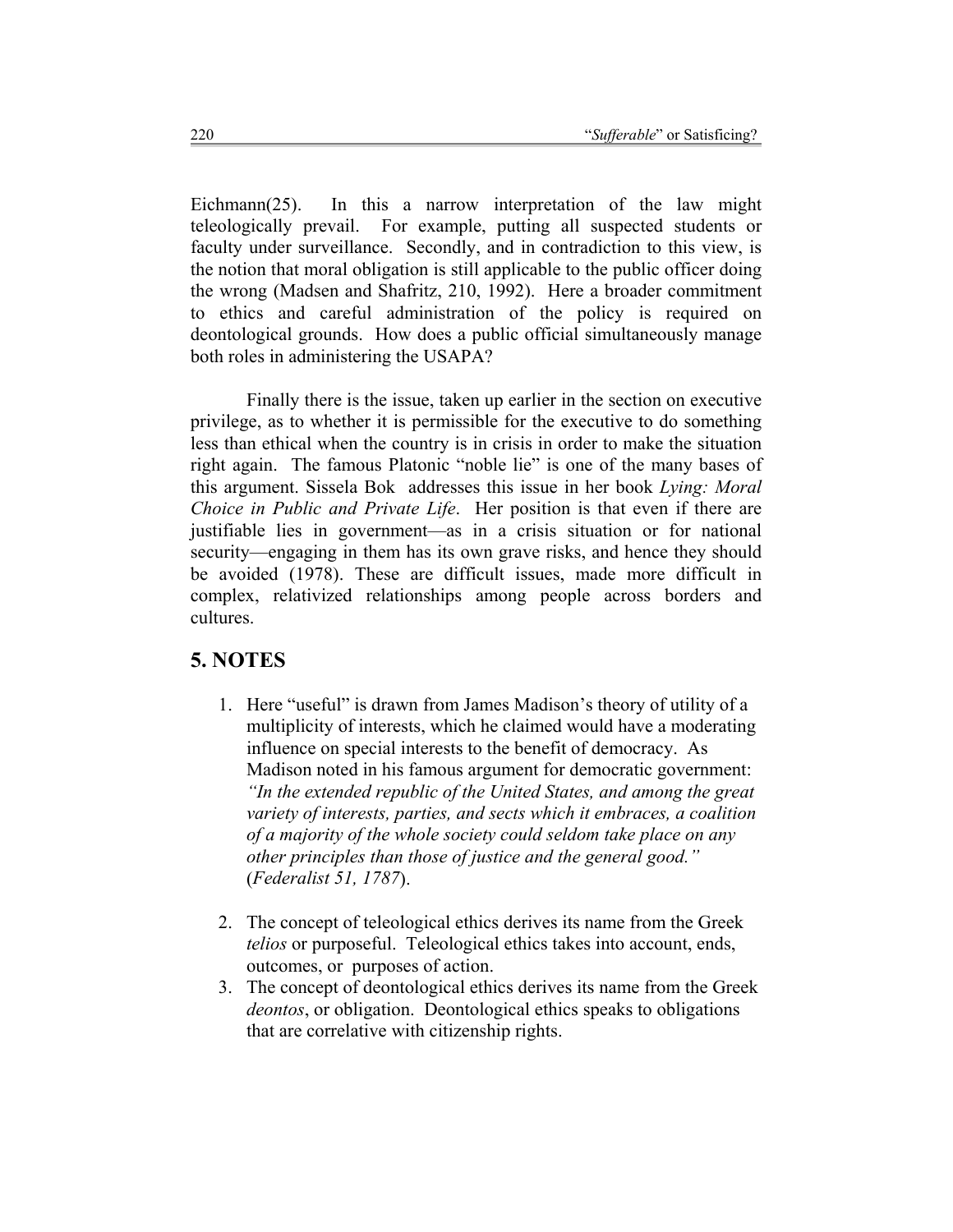4. Satisfactory + Sufficient (*Simon, 1991*).

"Models of what is called rational judgment in cognitive science, economics, biology, and other fields have traditionally held that [people] strive to reach the best possible, or optimal, judgments by statistically weighing and comparing all information relevant to a task. This scenario largely ignores time pressures. Even if the full solution eludes their grasp, this view states, creatures [people] look for ways to edge closer to optimality. As an alternative to optimality it is usually too difficult for a person to calculate an optimal strategy [and] in many situations no single best solution exists" (*Bower, 1999*).

- 5. California's Proposition 209—known formally as: "Prohibition Against Discrimination or Preferential Treatment by State and Other Entities," November 1997.
- 6. Where no single best solution exists, and solutions are less than satisfactory and/or sufficient.
- 7. "Whereas well-structured and moderately-structured problems contain preference rankings that are transitive—i.e., if alternative A1 is preferred to alternative A2, and alternative A2 is preferred to alternative A3—ill-structured problems have preference rankings that are intransitive (*Dunn, 105, 1988*).
- 8. One is again led back to Mitroff/Sagasti, 1973, which have pointed us to the fundamental limitations for finding solutions to the illstructured problem. Unlike well-structured and moderatelystructured problems (*Dunn, 105*) where problem values are transitive and can be evaluated in relation to each other, illstructured problems present the quandary of preference—it is impossible to select a single policy alternative that is preferred to all others.
- 9. Some have referred to the USAPA as "new-age McCarthyism" (*Rothschild, 2002*).
- 10. The bill was put together in less than a month and has many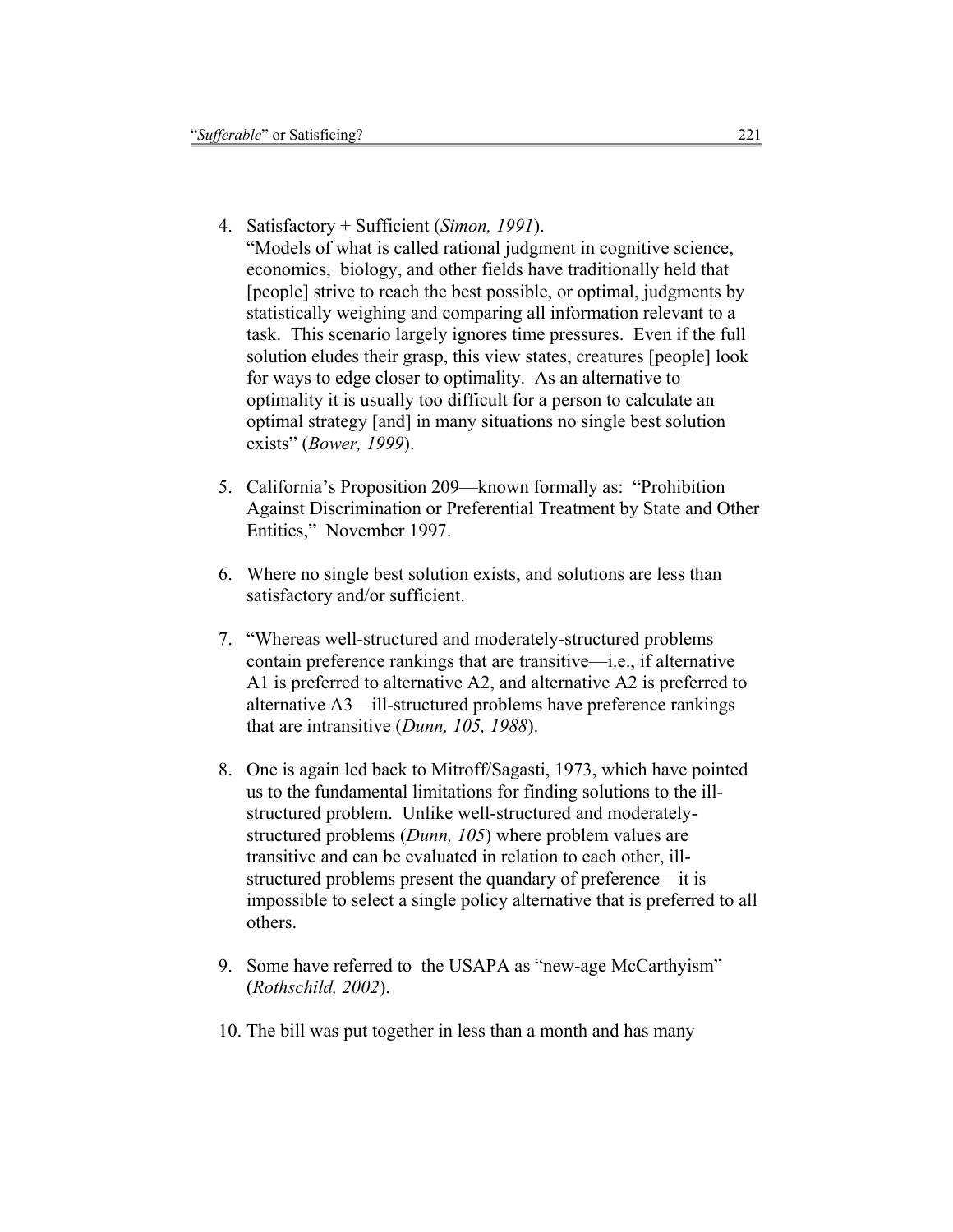uncertainties connected with it. It has continued to draw fire about lack of protection of civil rights of various groups. Despite this President Bush noted, *"the bill was crafted with skill and care, determination and a spirit of bipartisanship for which the entire Nation is grateful [and] met with an overwhelming agreement in Congress because it upholds and respects the civil liberties guaranteed by our Constitution"* (*Bush, G.W., 2001*).

- 11. The hatching period of public policy does not necessarily have to be lengthy. Another policy in response to imminent national need the Marshall Plan, [Public Law 472, April 3, 1948] was conceived in 1947 and passed in 1948—a short time as well, but USAPA was rushed to approval—due, of course, to the unprecedented nature of the external threat that had occurred within the nation.
- 12. Many of these checks and balances were put into place after previous abuses of surveillance powers of such agencies particularly the issue of spying by the FBI and others on civil rights activities,such as that done on Dr. Martin Luther King—information that came to light in 1974.
- 13. *Brown v. Glines*, 444 US 348, 1980.
- 14. Amnesty International documented 250 incidents on Sikhs—who originate from the Indian subcontinent and 540 incidents on Arab-Americans in the week following the hijackings *(ibid, 11/29/2001*).
- 15. Amnesty International documents incidents of mosques as well as Hindu temples that have been fire-bombed. Incidents in the United States have included Yemeni-Americans, Sudanese, and Christian Middle-Easterners (*ibid, 11/29/2001*).
- 16. Amnesty International documents of mosques as well as Hindu temples that have been fire-bombed. Incidents in the United States have included Yemeni-Americans, Sudanese, and Christian Middle-Easterners (*ibid, 11/29/2001*).
- 17. **Amendment VI:** In all criminal prosecutions, the accused shall enjoy the right to a speedy and public trial, by an impartial jury of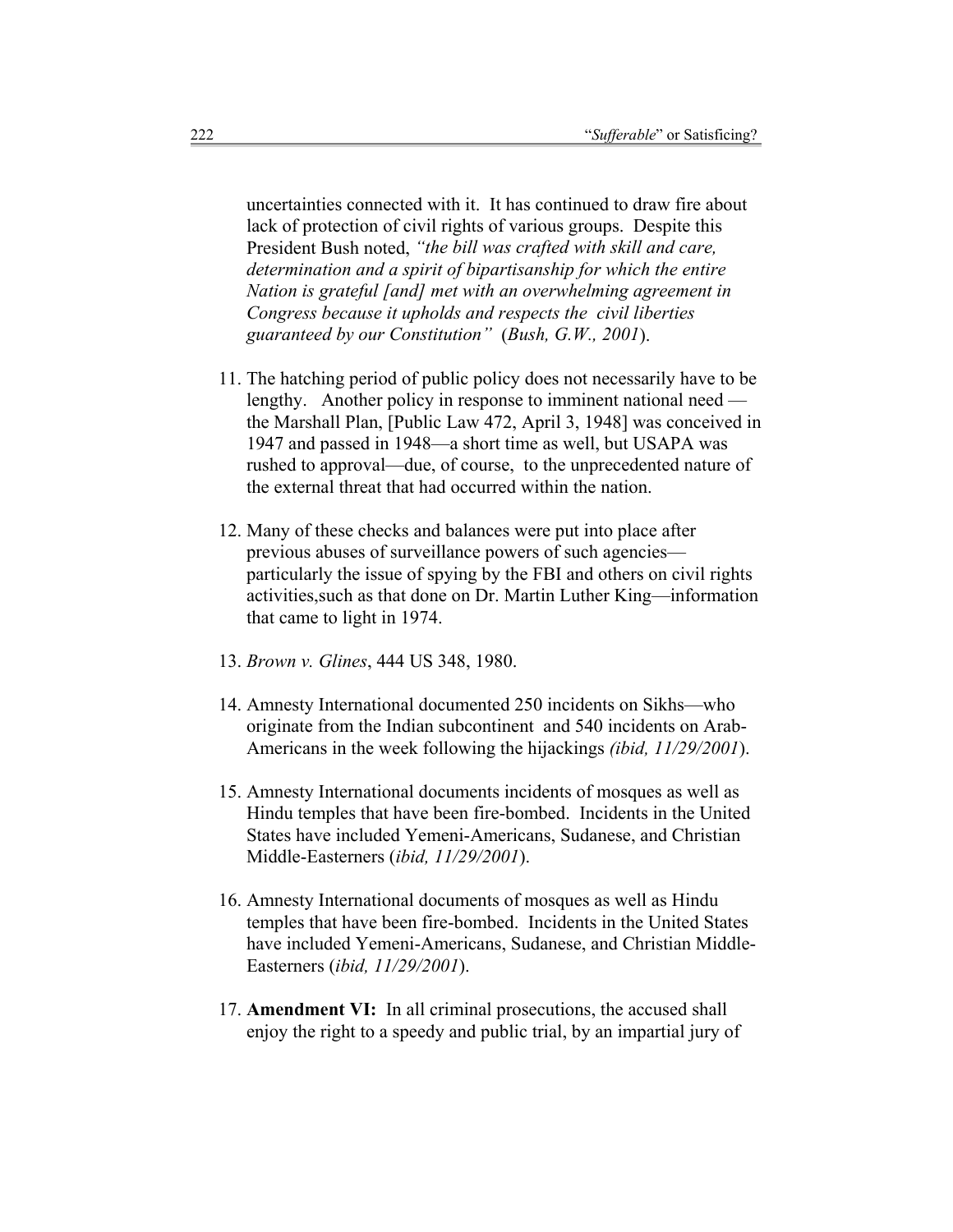the State and district wherein the crime shall have been committed, which district shall have been previously ascertained by law, and be informed of the nature and cause of the accusation; to be confronted with the witness against him; to have compulsory process for obtaining witnesses in his favor, and to have the assistance of Counsel for his defense.

- 18. **Presumption of Innocence**: The indictment or formal charge against any person is not evidence of guilt. Indeed, the person is presumed by the law to be innocent. The law does not require a person to prove his innocence or produce any evidence at all. The Government has the burden of proving a person guilty beyond a reasonable doubt, and if it fails to do so the person is (so far as the law is concerned) not guilty. *(The Electric Law Library Lexicon, http://www.leclaw.com/def/i047.htm)*
- 19. Title I: *Enhancing Domestic Security Against Terrorism*. Title II: *Enhanced Surveillance Procedures.* Title V: *Removing Obstacles to Investigating Terrorism*. Title VII: *Increased Information Sharing for Critical Infrastructure Protection*. Title VIII: *Strengthening the Criminal Laws Against Terrorism*. Title IX: *Improved Intelligence*.
- 20. On the surface, a "violent" act, seems easy to detect. In practice, however, violence can be extended to speech, as a form of future action, as well.
- 21. Lincoln noted: "*was it possible to lose the nation and yet preserve the Constitution? By general law, life and limb must be protected, yet often a limb must be amputated to save a life; but a life is never wisely given to save a limb. I felt that measures otherwise unconstitutional might become lawful by becoming indispensable to the preservation of the Constitution through the preservation of the nation*."
- 22. In *Youngstown Sheet and Tube Co. v. Sawyer*, 1952, the Court held that President Truman had exceeded his powers. Later when President Nixon in 1974 claimed that the Constitution provided him with absolute and unreviewable executive privilege—i.e., the right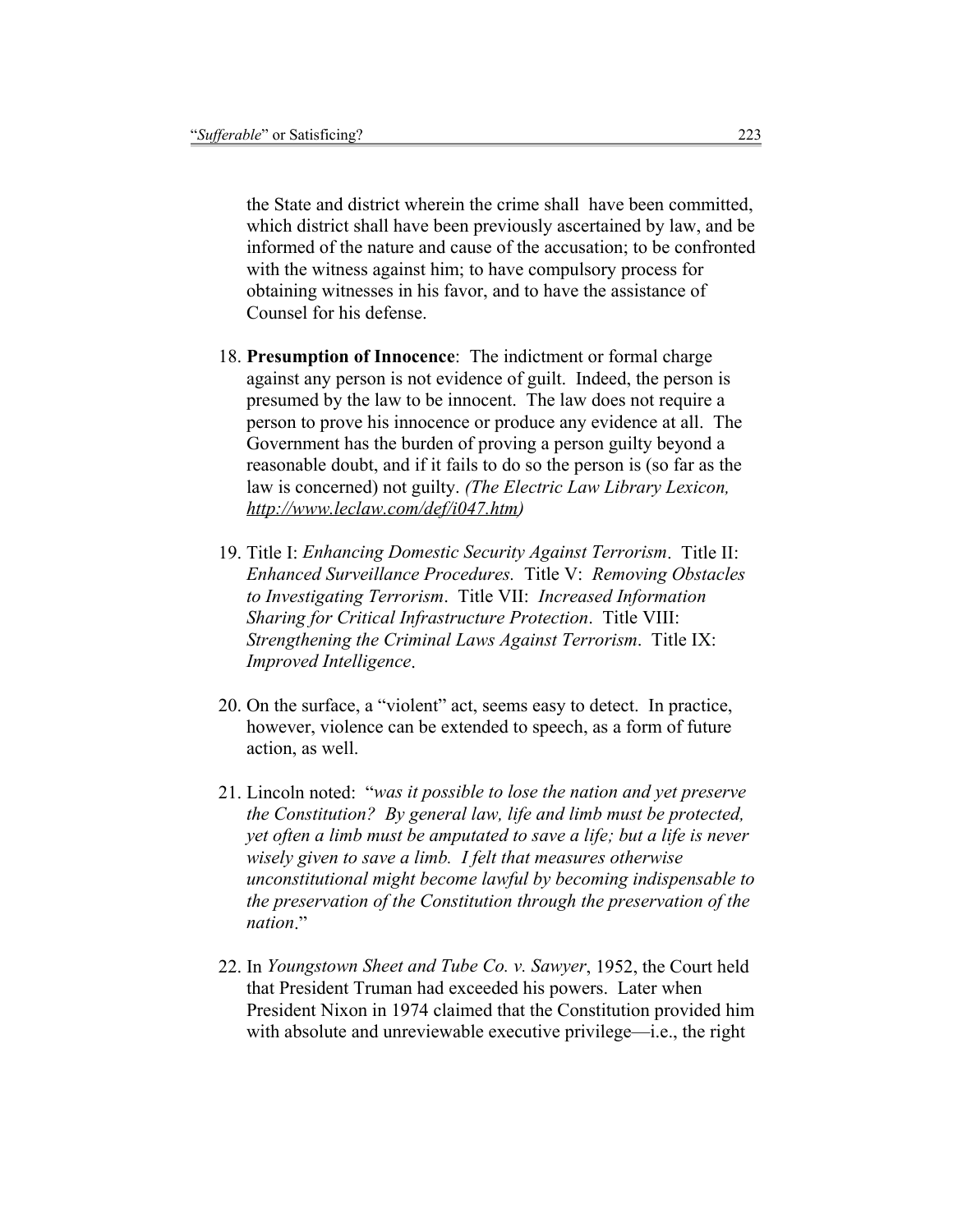not to respond to a subpoena in a judicial trial for his tape recordings in the Oval office--the Court, however, forced the President to turn over the tapes. This caused the resignation of Richard Nixon from presidential office.

- 23. **Amendment I**: Congress shall make no law respecting an establishment of religion, or prohibiting the free exercise thereof; or abridging the freedom of speech, or the press; or the right of the people peaceably to assemble, and to petition the government for a redress of grievances. **Amendment IV:** The right of the people to be secure in their persons, houses, papers, and effects, against unreasonable searches and seizures, shall not be violated, and no warrants shall issue, but upon probably cause, supported by oath or affirmation, and particularly describing the place to be searched, and the persons or things to be seized. **Amendment V**: No person shall be held to answer for a capital, or otherwise infamous crime, unless on a presentment or indictment of a grand jury, except in cases arising in the land or naval forces, or in the militia, when in actual service in time of war or public danger; nor shall any person be subject for the same offense to be twice put in jeopardy of life or limb; nor shall be compelled in any criminal case to be a witness against, himself, nor be deprived of life, liberty, or property, without due process of law; nor shall private property be taken for public use, without just compensation. **Amendment VI**: In all criminal prosecutions, the accused shall enjoy the right to a speedy and public trial, by an impartial jury of the state and district wherein the crime shall have been committed, which district shall have been previously ascertained by law, and to be informed of the nature and cause of the accusation; to be confronted with the witnesses against him; to have compulsory process for obtaining witnesses in his favor, and to have the assistance of counsel for his defense.
- 24. Ramifications of his law are far-reaching in their influence. One of the countries that complained that their freedoms have been compromised is Egypt, where it is believed that under coercion by the American government, legitimate, non-terrorist organizations are being targeted and marginalized (Leherer News Hour, 11/30/01).
- 25. The Nazi criminal Eichmann's defense for his atrocities perpetrated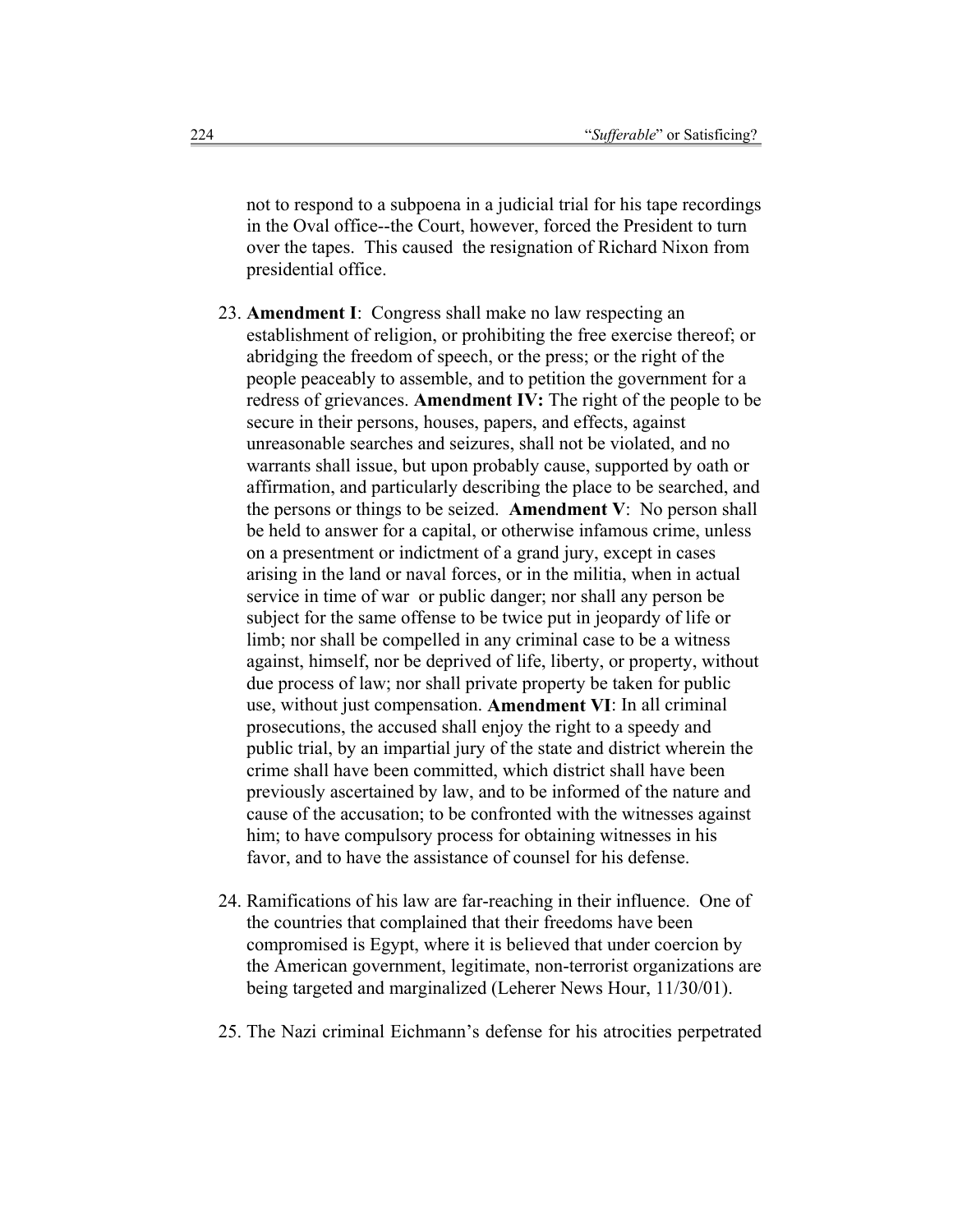on Jewish people during WWII was "*I was only following orders*."

## **6. CONCLUSION**:

 The tension between strong government that can provide security, versus the liberty interest of individuals is a concept as old as the foundations of the country itself. The Founding Fathers worried about how they could make security and stability compatible with democracy (Diamond, 1981) which they saw as having dangerous propensities to folly, feebleness, ignorance, not to mention tyranny of majorities. On the other hand they also feared that the strong and stable administrative structure needed to carry out public policy might well hinder its original democratically-derived intent. Indeed, despite these concerns The Framers did make, as Tocqueville noted, "*democratie safe for the world*" (as safe as it could be) with their system of checks and balances, and levels of government in the American federal system of government. Yet, throughout our history, as a nation, we have worried about powerful government vesting itself with more powers, versus individual freedoms and liberties guaranteed by our Constitution. Such is the issue seen in the Patriot Act. No one can argue that the country needs security from terrorist attacks, but how do we secure this without endangering some liberty interests? Those whose liberty is denied in these circumstances could well ask whether the majority, who have consented (via the national principles of sovereignty and republicanism) are in fact respecting liberty of others? It is a thorny issue.

 Are we as a nation too naïve that we give consent to our leaders to promulgate policies, yet shudder from the full ramifications of them? We want a clean house, but abhor the dirty tasks involved in cleaning it. Yes, it is not a perfect world and we compromise, satisfice and *suffer* policies, because as yet we have no formula to optimize. The issue does not rest here. It is appropriate to be vigilant and to monitor to what extent we must dirty our hands on individual liberty issues to achieve collective good, for we do have correlative responsibility to be cautious about strong government, lest it get out of hand. Thus, when we—through our various watchdog agencies—note: *"governments must not use the 'war' or terrorism to introduce draconian measures that limit civil rights and allow violations of human rights. Such measures are likely to stifle dissent and*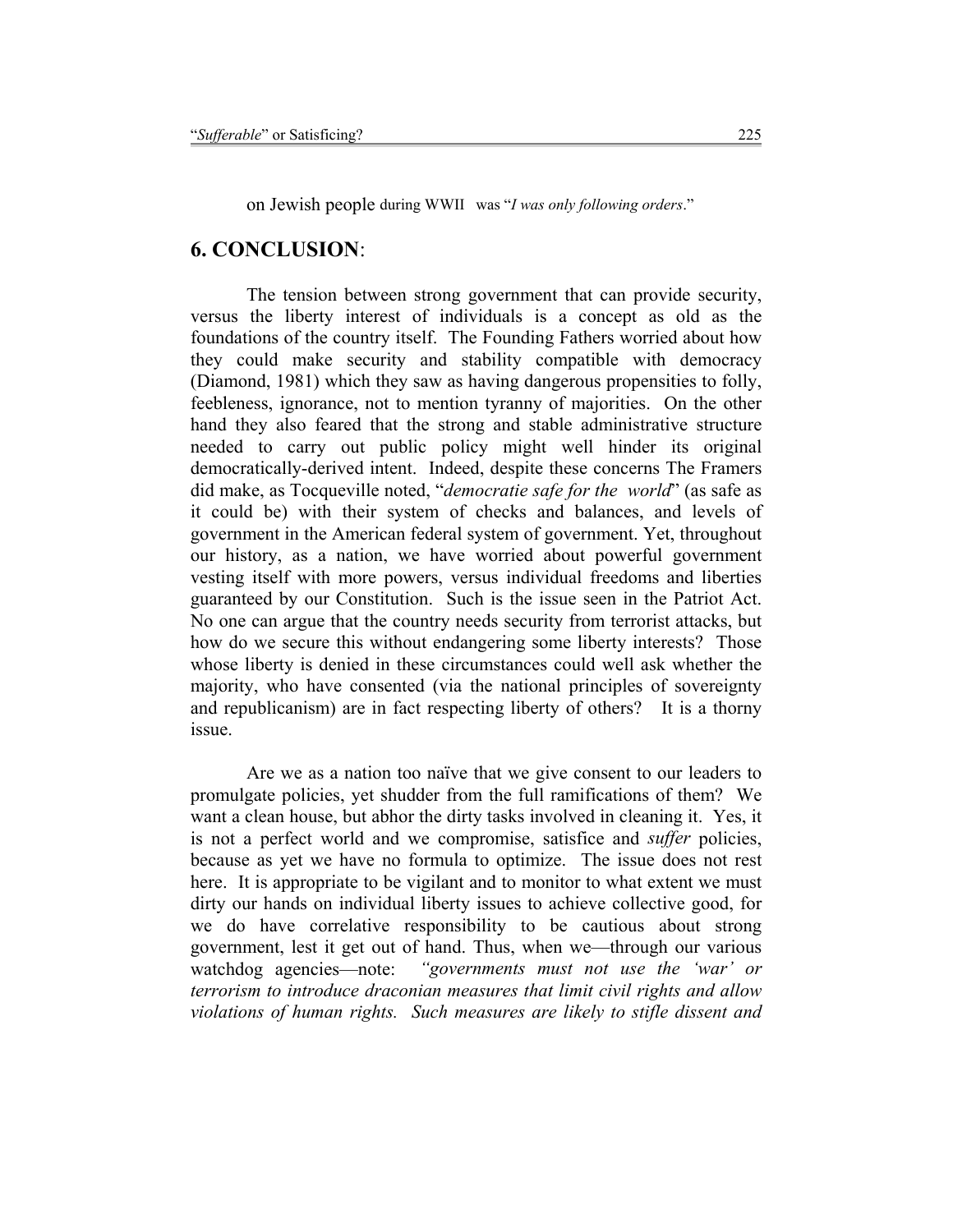*curtain basic freedoms. For this reason they must be resisted"* (Amnesty International, 11/29/01). In a similar vein, when Katz notes, "*we must not sacrifice our most fundamental principles or we run the risk of losing our freedom even at the same time that we prevail over those who hate us for our very system of freedom*" (ibid, Jurist, 11/29/01) he is being appropriately cautious as well.

Finally, although we the people, are ultimately the progenitors of public policy in a republic, one must be cautious in describing public policies that attempt to balance dichotomous values, such as PL-107-56, 2001, as satisficing. Rather it could be stated that the people do not *satisfice*, but must *suffer* their own policies as they play out in an imperfect, complex social universe.

## **BIBLIOGRAPHY**

Amnesty International, November 29, 2001.

Bok, Sissela (1978). Lying: Moral Choice in Public and Private Life, New York, Pantheon Books.

Bower, Bruce (1999). Simple Minds, Smart Choices, Science News, 155:22: 348 (May).

Bush, George W. (2001), Remarks on Signing the USA Patriot Act of 2001, Weekly Compilation of Presidential Documents, 37:43: 550 (October).

Brown v. Glines (1980). 444 US 348.

Coates, Breena E. (2002). Hard Choices and Dirty Hands Dilemmas: The Implications of the USA Patriot Act of 2001, The Jurist, http://jurist.law.pitt.edu/terrorism/ terrorismcoates.htm (January).

Cole, David (2001). National Security State, Nation, 273:20:48 (December).

Diamond, Martin (1981). The Founding of the Democratic Republic, Illinois, F.E. Peacock Publishers.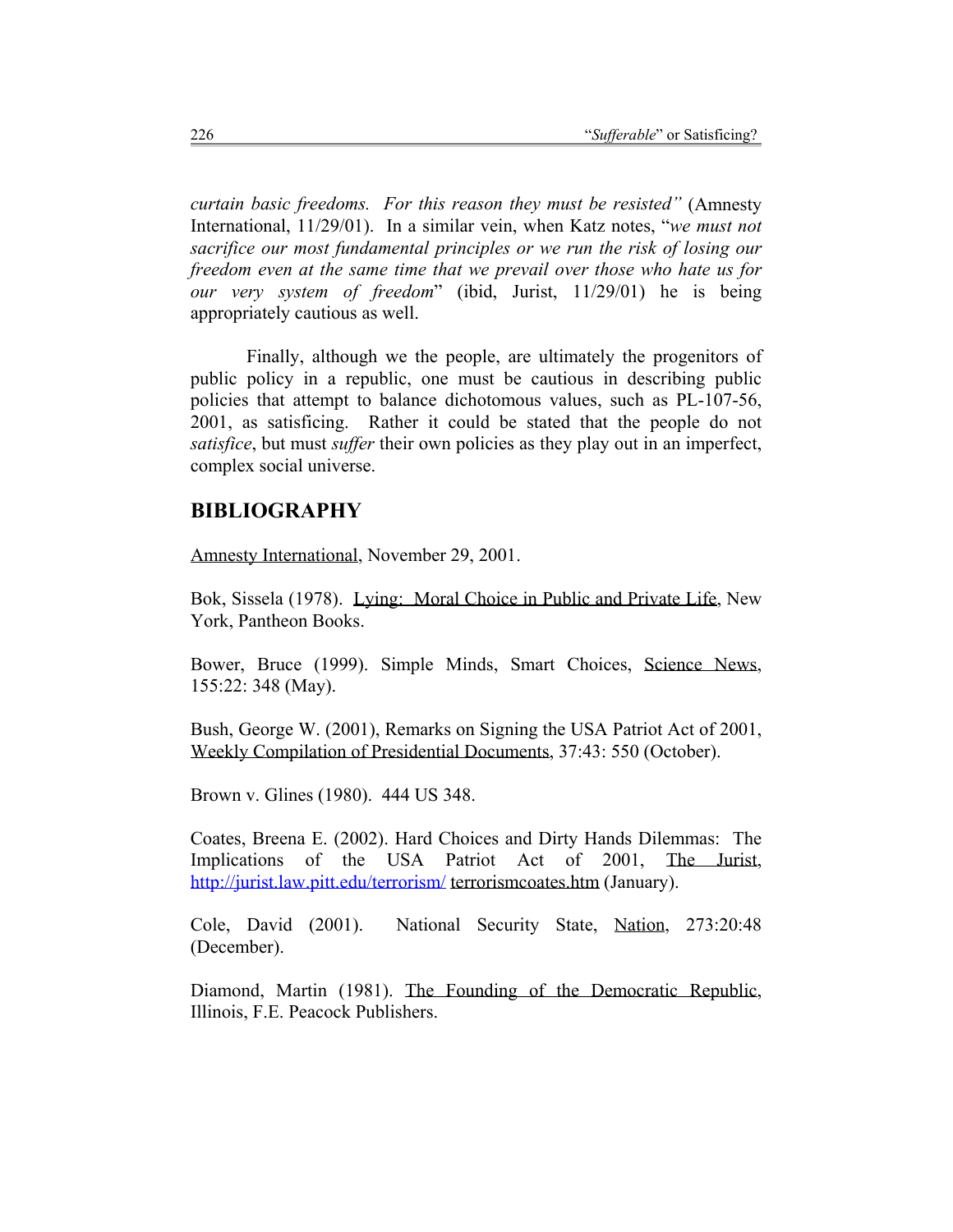Dunn, William N. (1981). An Introduction to Public Policy Analysis, New Jersey, Prentice Hall.

French, Peter A. (1983). Dirty Hands. Ethics in Government, New Jersey, Prentice Hall.

Katz, J. (2001). The Jurist. (November).

The Leherer News Hour (2001). December 12, 2001.

Locke, John (1952). The Second Treatise on Government, edited with an Introduction by T. P. Peardon, New York, Liberal Arts Press.

Madsen, Peter A. and Jay M. Shafritz (1992). Essentials of Government Ethics. New York, Meridian Publishers.

Mitroff Ian and F. Sagasti (1973). Epistemology as General Systems Theory: An Approach to the Design of Complex Decision-Making Experiments. Philosophy of the Social Sciences. 3:117-34.

Plato (c.370 B.C.). The Republic.

Rothschild, M. (2002) The New McCarthyism. The Progressive. 66:1:18. (January).

Sartre, Jean Paul (1955). No Exit and Three Other Plays. New York. Vintage Books.

Simon, Herbert. (1991). Models of My Life. New York. Basic Books.

The Center for Democracy and Technology. (2001). November 29, 2001.

The Federalist 51. (1787).

Public Law No. 107-56, The United States of America Patriot Act, 2001.

Tocqueville, Alexis (1899). Democracy in America. New York. Colonial Press.